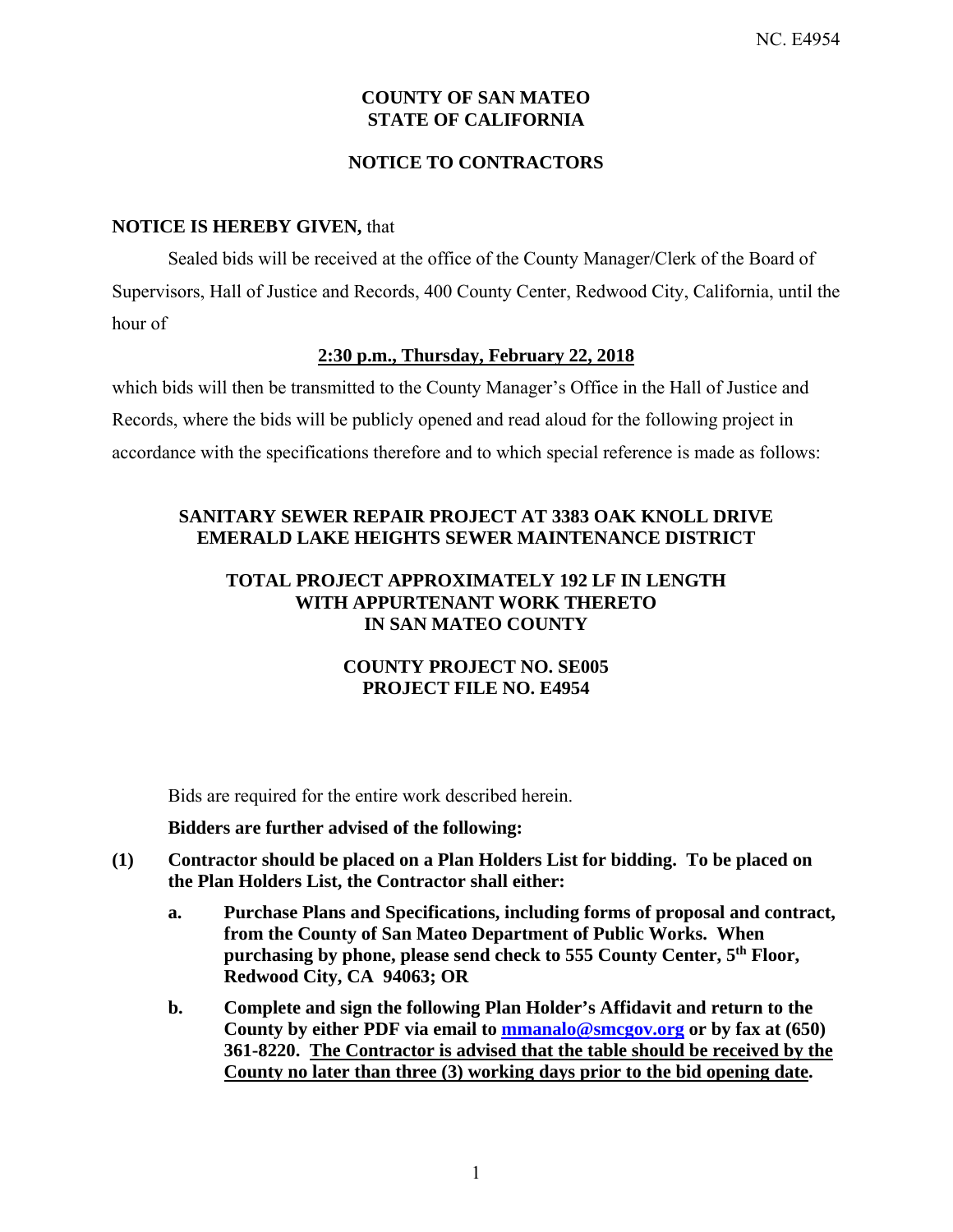| Plan Holder's Affidavit                                 |                                                                                                                 |                                        |                 |  |  |  |  |
|---------------------------------------------------------|-----------------------------------------------------------------------------------------------------------------|----------------------------------------|-----------------|--|--|--|--|
| Project Title                                           | Sanitary Sewer Repair Project at 3383 Oak Knoll Drive<br><b>Emerald Lake Heights Sewer Maintenance District</b> |                                        |                 |  |  |  |  |
| Project No.                                             | <b>SE005</b>                                                                                                    | Project Engineer:                      | Michelle Manalo |  |  |  |  |
|                                                         |                                                                                                                 | Project Manager:                       | Carter Choi     |  |  |  |  |
| Bid Open Date and Time:                                 |                                                                                                                 | 2:30 p.m., Thursday, February 22, 2018 |                 |  |  |  |  |
| Company Name:<br>Mailing Address:                       |                                                                                                                 |                                        |                 |  |  |  |  |
| Phone Number:                                           |                                                                                                                 | Fax Number:                            |                 |  |  |  |  |
| E-mail Address:                                         |                                                                                                                 |                                        |                 |  |  |  |  |
|                                                         |                                                                                                                 |                                        |                 |  |  |  |  |
| (Name and Title of Authorized Representative of Bidder) |                                                                                                                 |                                        |                 |  |  |  |  |
| (Signature of Authorized Representative of Bidder)      |                                                                                                                 |                                        |                 |  |  |  |  |

- **(2) The Plan Holders List will be posted to the County of San Mateo's Public Works website two (2) working days prior to the bid open date.**
- **(3) It will be the Contractor's sole responsibility to ensure that they have received addendums,** *if any,* **which will be posted to the County of San Mateo's Public Works website on the same day issued. Said addendums will also be sent to all current plan holders and made available during purchase of Plans and Specifications.**
- **(4) Reference is made to Section 2-1.10, "Disqualification of Bidders," of the Standard Specifications. The Contractor's attention is directed in particular to the last sentence, which states, "Proposals in which the prices obviously are unbalanced may be rejected."**

The Public Works website will be updated as needed and can be accessed under the

Departments tab found on the County of San Mateo website *(http://publicworks.smcgov.org).*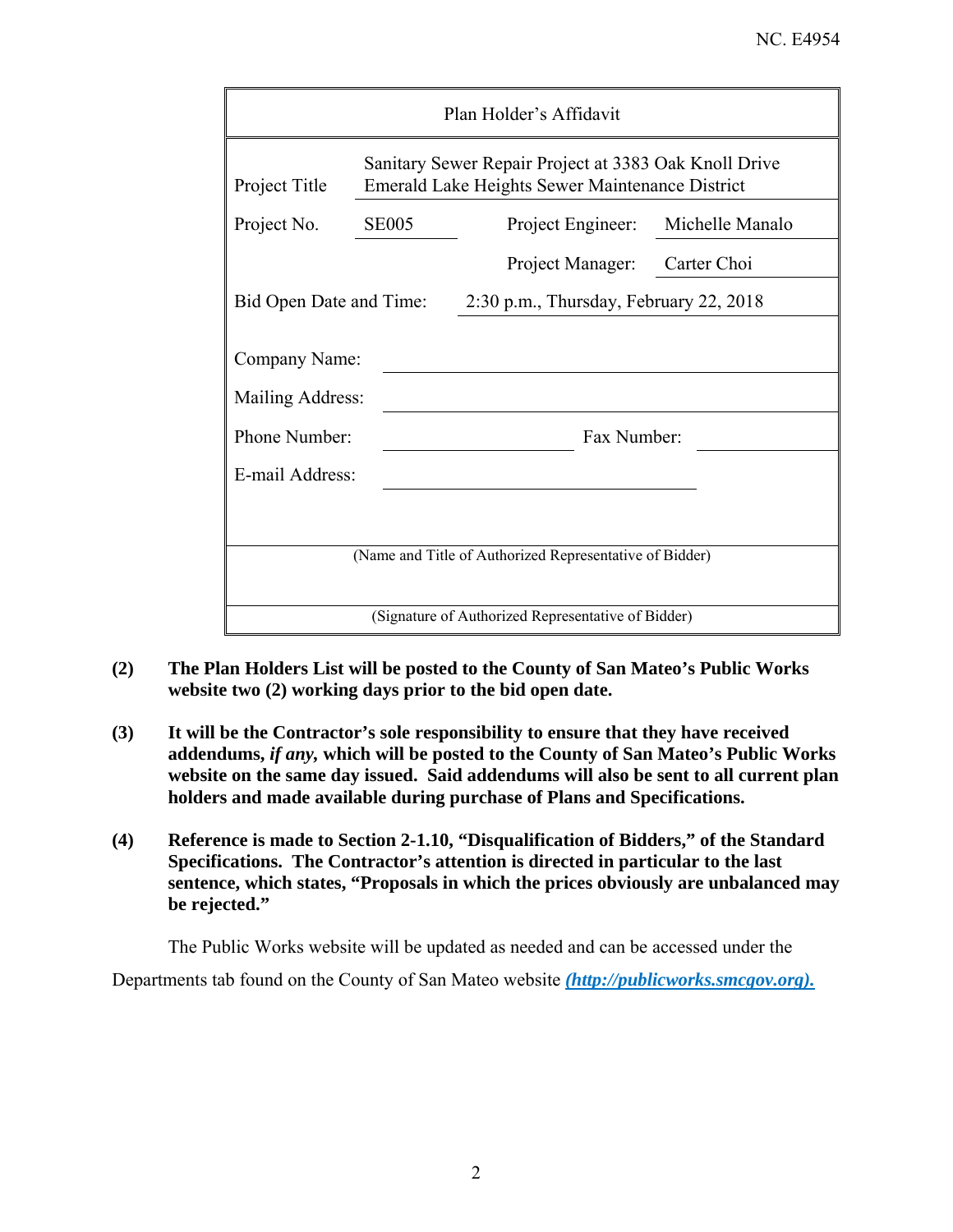### **ENGINEER'S ESTIMATE**

# **SANITARY SEWER REPAIR PROJECT AT 3383 OAK KNOLL DRIVE EMERALD LAKE HEIGHTS SEWER MAINTENANCE DISTRICT**

# **TOTAL PROJECT APPROXIMATELY 192 LF IN LENGTH WITH APPURTENANT WORK THERETO IN SAN MATEO COUNTY**

| <b>Item</b><br>No. | <b>Section</b><br>No. | <b>Estimated</b><br>Quantity | <b>Unit of</b><br><b>Measure</b> | <b>Item</b><br><b>Description</b>                                       |  |
|--------------------|-----------------------|------------------------------|----------------------------------|-------------------------------------------------------------------------|--|
| 1                  | 10                    | 1                            | LS                               | <b>Construction Waste Management</b>                                    |  |
| $\overline{2}$     | 11                    | 1                            | LS                               | Mobilization                                                            |  |
| 3                  | 11-1 $& 20$           | $\mathbf{1}$                 | LS                               | <b>Water Pollution Control</b>                                          |  |
| 4                  | 16                    | 1                            | LS                               | Clearing and Grubbing                                                   |  |
| 5                  | 16                    | 1                            | EA                               | <b>Remove Tree</b>                                                      |  |
| 6                  | 17                    | 1                            | LS                               | Develop and Apply Water                                                 |  |
| $\tau$             | 20                    | 1                            | LS                               | <b>Erosion and Sediment Control</b>                                     |  |
| 8                  | 20                    | 1                            | LS                               | Hydroseeding                                                            |  |
| 9                  | $100-6$ (S)           | $\mathbf{1}$                 | LS                               | <b>Construction Staking and Layout</b>                                  |  |
| 10                 | 101                   | 192                          | LF                               | Install 6" DIP                                                          |  |
| 11                 | 101                   | 22                           | LF                               | Extend Existing 4" Sanitary Sewer Lateral                               |  |
| 12                 | 101                   | $\overline{2}$               | EA                               | Reconnect Existing Sanitary Sewer Lateral to<br>New Sanitary Sewer Main |  |
| 13                 | 102                   | $\mathbf{1}$                 | EA                               | <b>Install New Sanitary Sewer Manhole</b>                               |  |
| 14                 | 105(S)                | 58                           | LF                               | <b>Construct Stitch Pile Wall</b>                                       |  |
| 15                 | 106(S)                | $\mathbf{1}$                 | LS                               | Dewatering Stitch Pile Wall                                             |  |

### **COUNTY PROJECT NO. SE005 PROJECT FILE NO. E4954**

# **Engineer's Estimate of Costs: \$ 402,100**

(F) Final Pay Quantities - See Section 9-1.015, "Final Pay Items," of the Standard Specifications. (S) Specialty Items - As defined in Section 8-1.01, "Subcontracting," of the Standard Specifications.

(Note: Gaps in section numbering, above, indicate the Section is blank or does not apply.)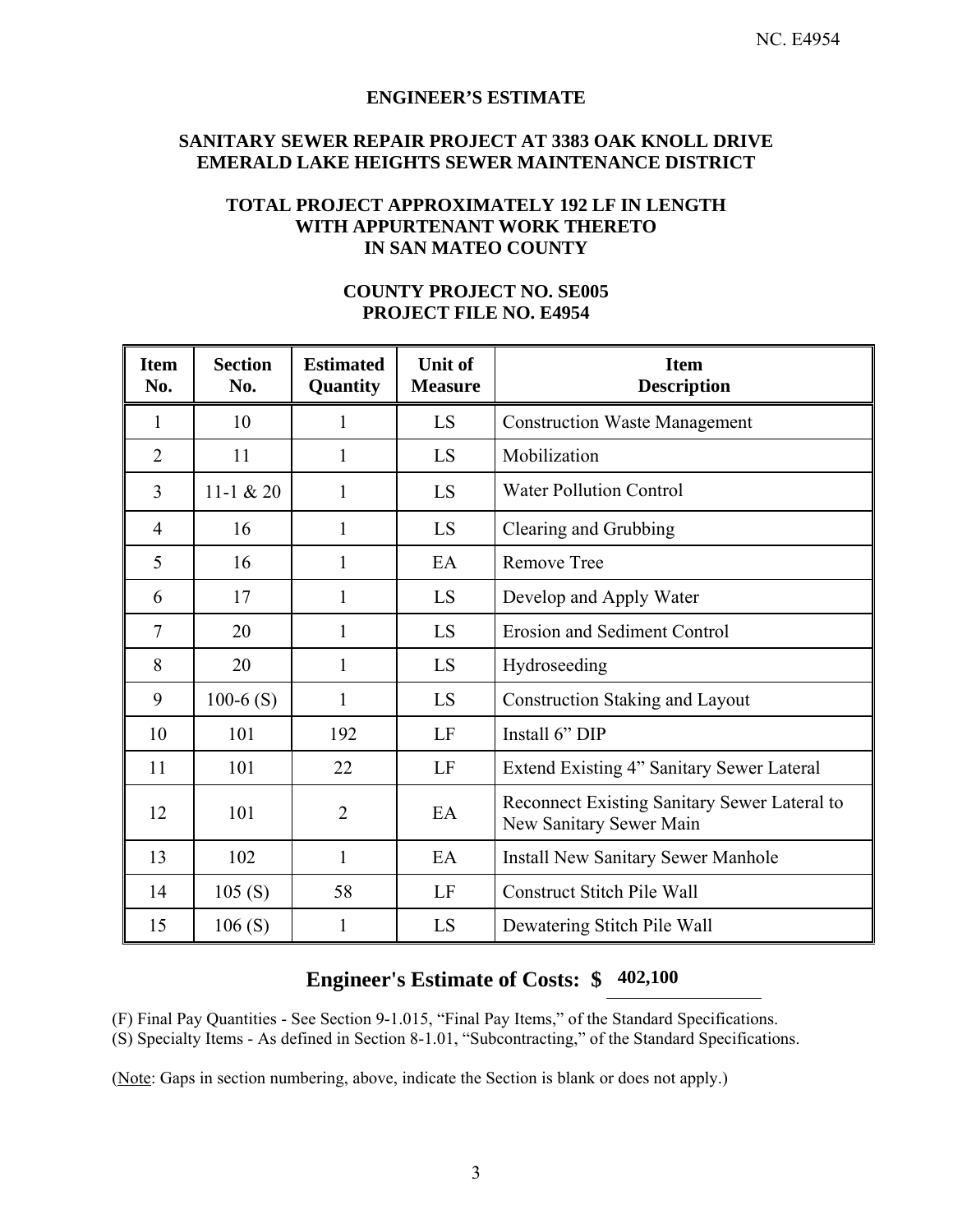The foregoing quantities are approximate only, being given as a basis for the comparison of bids, and the County of San Mateo does not, expressly or by implication, agree that the actual amount of work will correspond herewith, but reserves the right to increase or decrease the amount of any class or portion of the work, or to omit any portion of the work, as may be deemed necessary or expedient by the Engineer.

Payment to the Contractor for materials furnished and work completed shall be made by the County in accordance with Section 9 of the "Special Provisions" portion of these Contract Documents. Pursuant to Section 22300 of the Public Contract Code, Contractor may, upon his request and at Contractor's expense, substitute equivalent securities for any moneys retained from such payment for the fulfillment of the Contract.

**When applicable, both Contractor and Subcontractor hereby agrees to pay not less than prevailing rates of wages and be responsible for compliance with all the provisions of the California Labor Code, Article 2-Wages, Chapter 1, Part 7, Division 2, Section 1770 et seq and Section 1810 et seq. A copy of the prevailing wage scale established by the Department of Industrial Relations is on file in the office of the Director of Public Works, and available at www.dir.ca.gov/DLSR or by phone at 415-703-4774. California Labor Code Section 1776(a) requires each contractor and subcontractor keep accurate payroll records of trades workers on all public works projects and to submit copies of certified payroll records upon request.** 

**Additionally, pursuant to State Senate Bill SB 854 (Stat. 2014, chapter 28), effective January 1, 2015:** 

- **(1) No contractor or subcontractor may be listed on a bid proposal for a public works project (submitted on or after March 1, 2015) unless registered with the Department of Industrial Relations pursuant to Labor Code section 1725.5 [with limited exceptions from this requirement for bid purposes only under Labor Code section 1771.1(a)].**
- **(2) No contractor or subcontractor may be awarded a contract for public work on a public works project (awarded on or after April 1, 2015) unless registered with the Department of Industrial Relations pursuant to Labor Code section 1725.5.**
- **(3) This project is subject to compliance monitoring and enforcement by the Department of Industrial Relations.**

Wage rates for overtime shall be paid at not less than one and one-half (1-1/2) times the above rates. Wage rates for Sundays and holidays shall be paid at not less than two (2) times the

4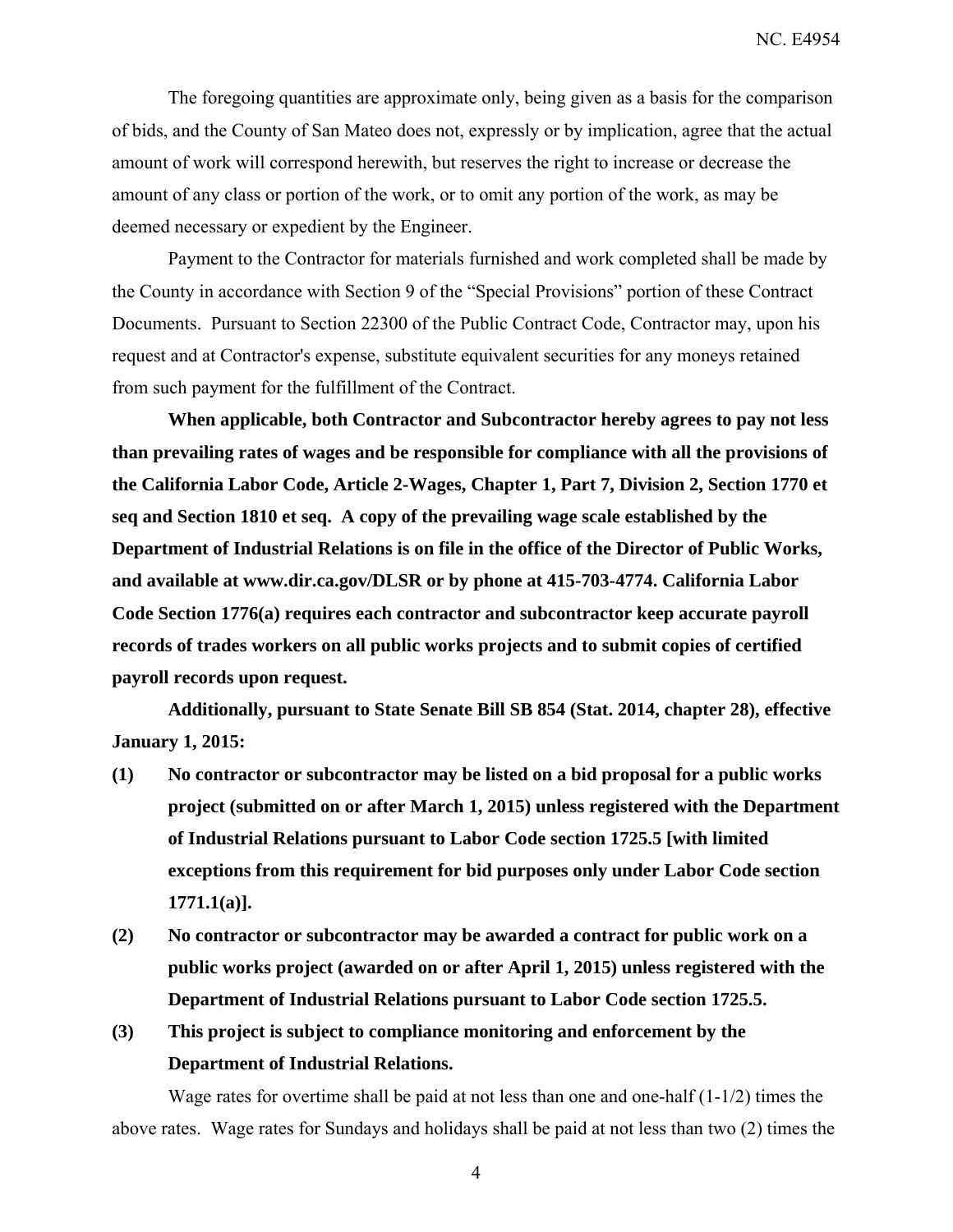above rates.

The holidays upon which such rates shall be paid shall be all holidays recognized in the collective bargaining agreement applicable to the particular craft, classification, or type of worker employed on the Project.

It is the policy of the County that Contractors on public projects employ their workers and craftsmen from the local labor market whenever possible. "Local Labor Market" is defined as the labor market within the geographical confines of the County of San Mateo, State of California. Consistent with this policy, the Contractor is requested to employ craftsmen and other workers from the local labor market whenever possible to do so.

Each bidder shall submit with the bid, Certificates of Compliance and Intent on a form provided in the "Proposal" section of these Contract Documents, a certificate that bidder is in compliance with the provisions of the Equal Employment Opportunity Requirement of Executive Order 11246, Title VII of the Civil Rights Act of 1964, the California Fair Employment and Housing Act and any other federal, State and local laws and regulations relating to equal employment opportunity. With the execution of said certificates, bidder also agrees that bidder will maintain or develop and implement, during the course of the work concerned, a program of hiring and employment, conducted without regard to race, religion, color, national origin, ancestry, sexual orientation, or sex of the applicants. With this certification, bidder shall submit any and all information that may be required by the County in connection with the particular project.

Each bidder is hereby notified of the Section 9204 and Section 20104 et seq. of the Public Contract Code as those Sections (attached hereto as Appendix E) relate to resolution of construction claims, and to Section 3186 of the Civil Code, as amended January 1, 1999 with regard to stop notices and public entity's rights to retain monies in order to provide for that entity's reasonable cost of litigation. The bidder is further notified that all provisions of Section 9204 and Section 20104 et seq. of the Public Contract Code and Section 3186 of the Civil Code, as outlined above shall be considered as incorporated into and become an integral part of these specifications.

Questions relating to equal employment should be directed to the San Mateo County Department of Public Works, Equal Employment Opportunity Program, 555 County Center, 5th Floor, Redwood City, CA 94063-1665, telephone (650) 363-4100.

Plans and Specifications and forms of Proposal and Contract may be seen and obtained at the office of the Director of Public Works, 555 County Center, Redwood City, California,

5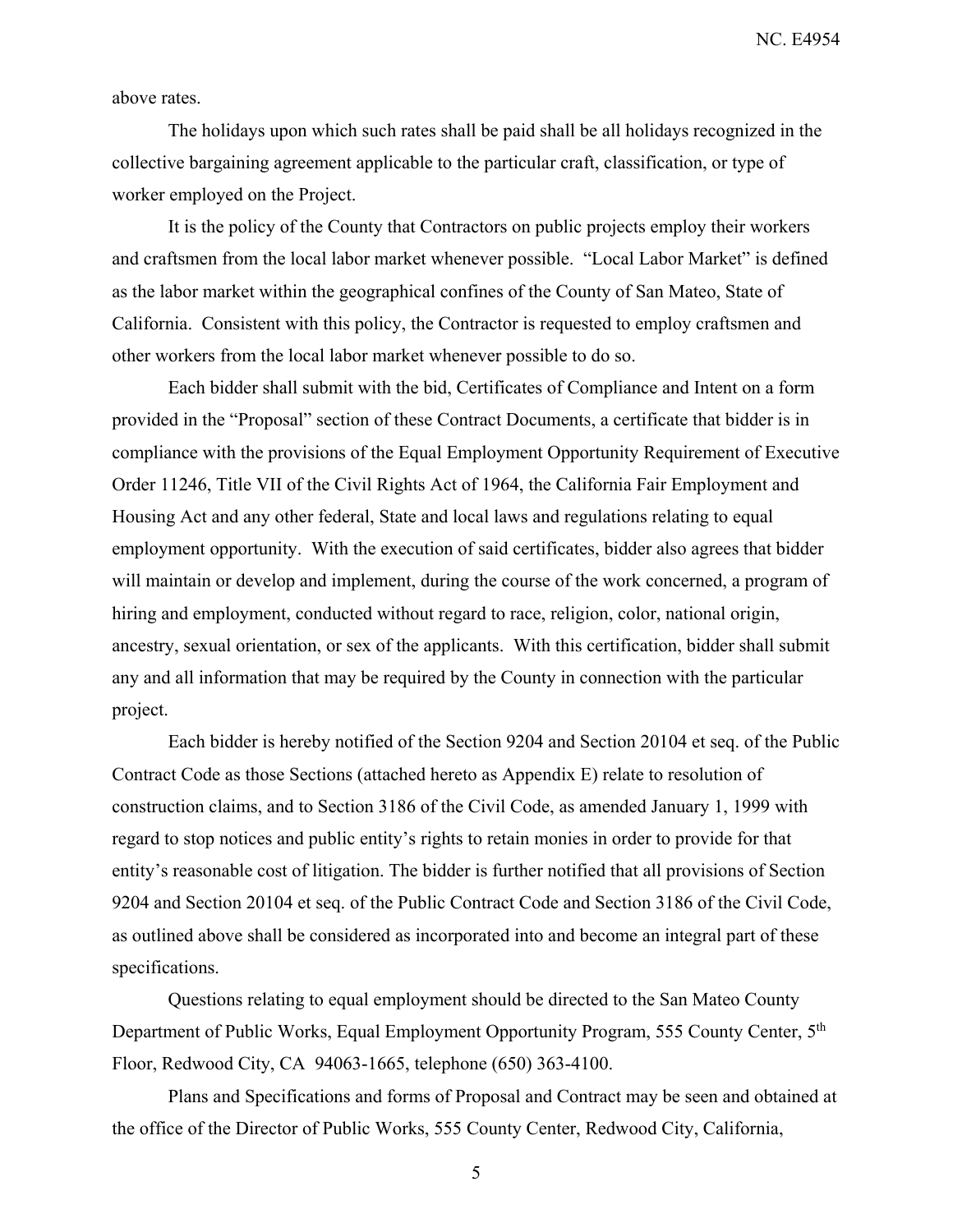94063-1665. Plans and specifications may be obtained for a:

### **NON-REFUNDABLE FEE OF \$\_30.00\_ PER SET**

Additional technical questions should be directed to the office of the Director of Public Works, 555 County Center, Redwood City, California, 94063-1665, telephone (650) 363-4100.

The Contractor shall possess either a Class A License or a combination of Class C licenses that are applicable for the majority of the work at the time this contract is awarded. No Contract will be awarded to a Bidder who is not licensed as required by laws of the State of California.

**The Contractor shall sign and date the Acknowledgement of Site Visit form provided on page 4 of the Proposal Section and submit the bid. Failure to complete this form shall be grounds for rejection of the bid.** 

The County of San Mateo reserves the right to reject any or all bids and/or waive any informalities or irregularities in any bid received.

Bidders may not withdraw their bid for a period of **FORTY-FIVE (45) DAYS** after the date set from the opening thereof.

> BY ORDER OF THE BOARD OF SUPERVISORS COUNTY OF SAN MATEO

**DATE: January 29 , 2018** 

**John L. Maltbie, County Manager/ Clerk of the Board of Supervisors**